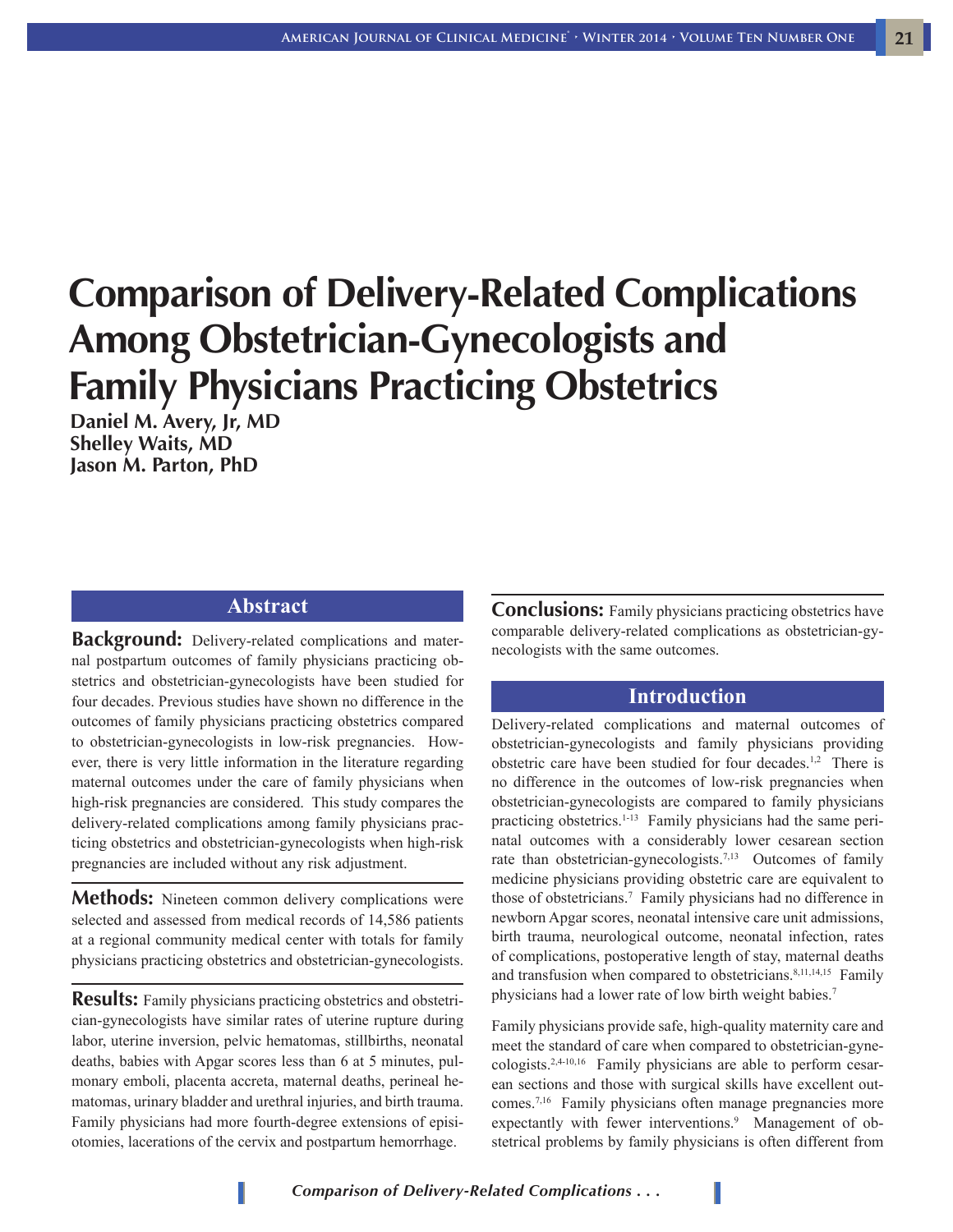obstetrician-gynecologists; however, the neonatal outcome is often comparable.<sup>3,6</sup> Obstetricians had higher rates of intervention and these did not improve neonatal outcome.<sup>9,11</sup> Obstetricians that had higher rates of interventions also had higher rates of complications.<sup>11</sup>

**Table 1:** High-Risk Obstetric Categories Often Managed by Family Medicine Obstetricians

| • Hypertensive Disorders                       | • Fetal Demise (Stillbirth)                      |  |  |
|------------------------------------------------|--------------------------------------------------|--|--|
| • Gestational Diabetes                         | • Previous Cesarean<br>Section                   |  |  |
| • Preterm Labor and<br><b>Delivery</b>         | • Vaginal Birth After<br>Cesarean Section (VBAC) |  |  |
| • Intrauterine Growth<br>Abnormalities         | • Multiple Gestation                             |  |  |
| • Fetal Heart Rate<br><b>Abnormalities</b>     | • Hydatidiform Mole                              |  |  |
| • Premature Rupture of<br>Membranes            | • Fourth-Degree Extension<br>of Episiotomies     |  |  |
| • Malpresentations                             | • Vulvar and Vaginal<br>Hematomas                |  |  |
| • Dystocia                                     | • Asthma                                         |  |  |
| · Sterilization                                | • Rupture of the Uterus                          |  |  |
| • Abnormalities of<br>Placentation             | • Inversion of the Uterus                        |  |  |
| • Placental Abruption                          | • Pelvic Hematomas                               |  |  |
| • Chorioamnionitis                             | • Low Apgar Scores                               |  |  |
| • Obstetrical Hemorrhage                       | • Lacerations of the Cervix                      |  |  |
| • Endometritis                                 | • Pulmonary Embolus                              |  |  |
| • Postdates                                    | • Puerperal Sepsis                               |  |  |
| • Disorders of Amniotic<br><b>Fluid Volume</b> | • Wound Dehiscence                               |  |  |
| • Thyroid Disease                              | • Deep Venous Thrombosis                         |  |  |
| · Sexually Transmitted<br>Diseases             |                                                  |  |  |

There are only a few studies comparing high-risk obstetrical care between the two specialties.2,7,8,17 Most studies have looked at either low-risk pregnancies or risk-adjusted patient populations.2,5,9,11 Obstetricians in favor of family physicians providing obstetrical care, feel that family physicians can also handle most complications of pregnancy.<sup>17</sup> Deutchman reported a 15year study of outcomes of family physicians practicing obstetrics with no difference in care of high-risk patients.<sup>7</sup> Family physicians often have to care for high-risk pregnancies because of patients' difficulty with access to care in higher levels of care such as tertiary care medical centers.<sup>2,8,17</sup> This study seeks to compare the delivery-related complications among family physicians practicing obstetrics and obstetrician-gynecologists in high-risk patients. High-risk pregnancies managed by family physicians are defined by 20 categories listed in Table 1.

### **Materials and Methods**

This study was approved by the Institutional Review Boards of The University of Alabama and DCH Regional Medical Center. The study is a retrospective investigation of de-identified delivery and birth-related information from January 1, 2003, to December 31, 2011, at DCH Regional Medical Center in Tuscaloosa, Alabama. The hospital is a 583-bed teaching hospital and tertiary referral center for West Alabama. Family physicians practicing obstetrics are required to have completed a oneyear family medicine obstetrics fellowship in order to receive obstetrics privileges, which are the same obstetrics privileges granted to obstetrician-gynecologists. There is no restriction on their privileges nor are they required to have an obstetriciangynecologist backup for obstetrical care. The family physician practicing obstetrics is expected to care for whatever type of obstetric patient that presents for care, regardless of acuity. Physicians were grouped into two groups: obstetrician-gynecologists and family medicine obstetricians. Characteristics of each physician group are found in Tables 2 and 3. High-risk obstetrics was defined by a list of high-risk obstetrics categories found in Table 1.

**Table 2:** Characteristics of Obstetrician-Gynecologists in Study

| •Graduates of four-year accredited Obstetrics and<br><b>Gynecology Residencies</b> |
|------------------------------------------------------------------------------------|
| •All certified by the American Board of Obstetrics and<br>Gynecology               |
| • Experience ranged from 1 to 30 years                                             |
| • Privileges from the Department of Obstetrics and<br>Gynecology                   |
|                                                                                    |

**Table 3:** Characteristics of Family Medicine Obstetricians in Study

- Graduates of three-year accredited Family Medicine **Residencies**
- All certified by the American Board of Family Medicine
- Three completed Family Medicine/Obstetrics Fellowships
- Experience ranged from 1 to 22 years
- Privileges from the Department of Family Medicine

The medical records department at DCH Regional Medical Center agreed and was authorized to access their medical records and provide the investigators with de-identified data from delivery of infants by family physicians practicing obstetrics and obstetrician-gynecologists from the period of January 1, 2003, to December 31, 2011. The patients, newborns, delivering physicians, types and dates of delivery were unknown to the investigators. There were sufficient numbers of each type of physician so that no single physician could be identified. The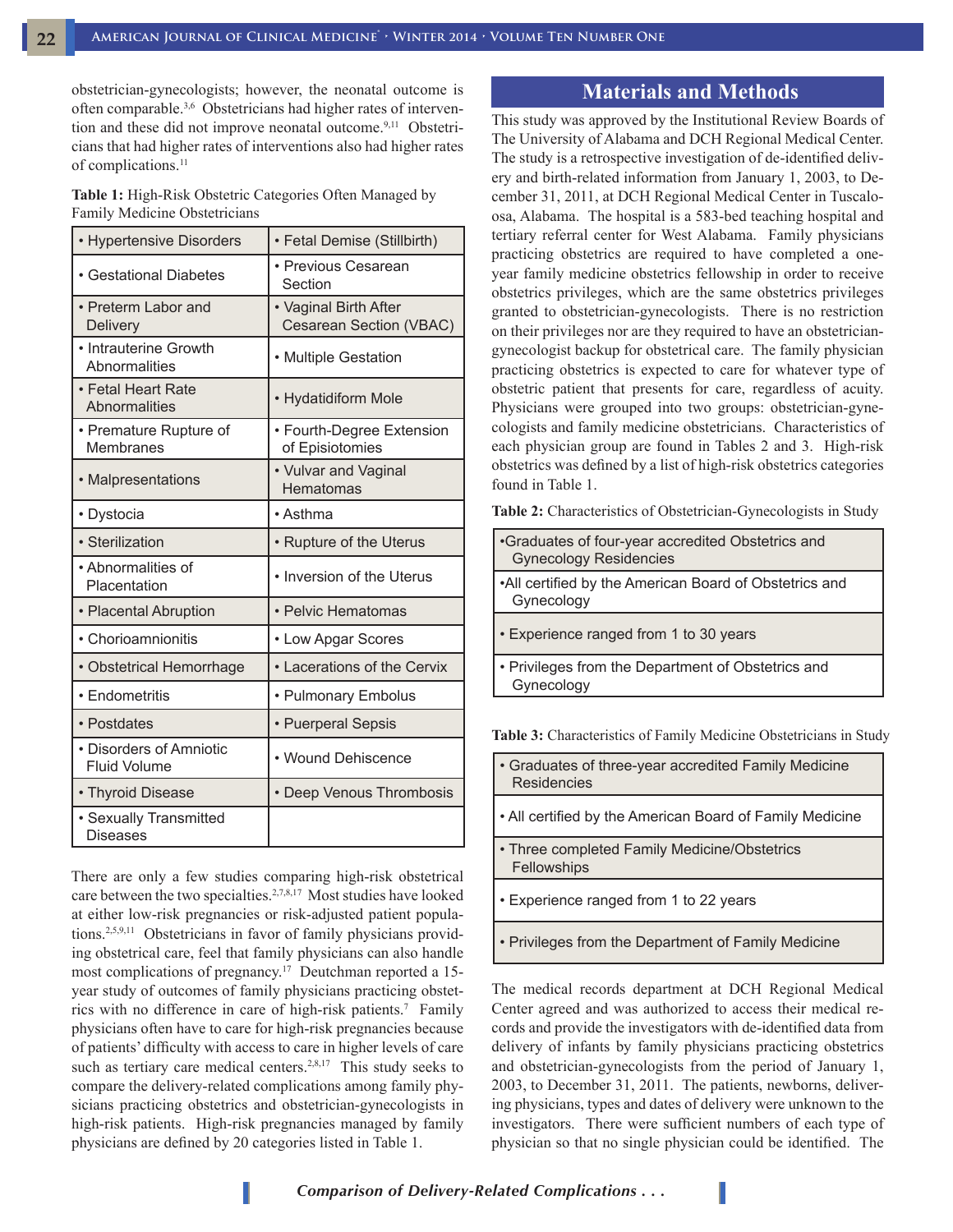| <b>Delivery Complication</b>              | Code             | <b>OB/GYN</b>  | $\frac{9}{6}$ | <b>FM/OB</b>   | $\frac{9}{6}$ | p Value     |
|-------------------------------------------|------------------|----------------|---------------|----------------|---------------|-------------|
| Fourth-Degree Episiotomy                  | 664.31           | 29             | 0.39%         | 18             | 1.02%         | p<0.001     |
| Perineal Hematoma                         | 664.51           | 5              | 0.04%         | $\overline{2}$ | 0.07%         | p=0.352     |
| <b>Rupture of Uterus</b>                  | 665.11           | 5              | 0.11%         | $\overline{0}$ |               | p=0.170     |
| Inversion of the Uterus                   | 665.31           | $\overline{2}$ | 0.02%         | $\overline{2}$ | 0.11%         | p=0.170     |
| Pelvic Hematoma                           | 665.71           | $\overline{7}$ | 0.06%         | $\mathbf 0$    |               | p=0.611     |
| Stillbirth                                | 656.40-656.43    | 64             | 0.53%         | 18             | 0.70%         | p=0.281     |
| <b>Neonatal Death</b>                     | V30.00-V39.01    | 73             | 0.60%         | 21             | 0.83%         | p=0.210     |
| <b>Bladder or Urethral Injury</b>         | 665.51           | 80             | 0.66%         | 24             | 0.94%         | p=0.129     |
| <b>Birth Trauma</b>                       | 767.0-767.9      | 273            | 2.26%         | 61             | 2.39%         | $P = 0.691$ |
| Apgar score<6 at 5 Minutes                |                  | 91             | 0.75%         | 23             | 0.90%         | p=0.441     |
| Laceration of the Cervix                  | 665.31           | 17             | 0.23%         | 26             | 1.48%         | p<0.001     |
| <b>High Vaginal Laceration</b>            | 665.41           | 84             | 1.14%         | 14             | 0.79%         | p=0.203     |
| Placenta Accreta                          | 667.04           | 0              |               | $\mathbf 0$    |               | p=1.000     |
| <b>Puerperal Endometritis</b><br>& Sepsis | 670.20 - 670.24  | 64             | 0.53%         | 8              | 0.31%         | $P = 0.156$ |
| <b>Pulmonary Embolus</b>                  | 673.21 or 673.24 | $\mathbf{1}$   | 0.01%         | $\mathbf{1}$   | 0.04%         | $P = 0.319$ |
| <b>Maternal Death</b>                     | 761.6            | $\mathsf 0$    |               | $\mathbf{0}$   |               | p=1.000     |
| Postpartum Hemorrhage                     | 666.14           | 158            | 1.31%         | 51             | 2.00%         | $P=0.008$   |
| <b>Wound Dehiscence</b>                   | 674.14           | 22             | 0.47%         | 1              | 0.13%         | $P = 0.238$ |
| Deep Venous Thrombosis                    | 671.4            | $\overline{4}$ | 0.03%         | $\mathbf{1}$   | 0.03%         | $P = 1.000$ |

**Table 4:** Delivery Complications, Descriptions, Codes, Totals, Rates, Statistics

delivery procedure descriptions and codes are listed in Table 4. Once the de-identified data were supplied by DCH personnel, they were stored on an encrypted desktop computer that was password protected behind a locked door with limited access. The data were then analyzed using SAS version 9.3 statistical software. All proportional measurements utilized contingency tables with a Pearson's chi-square statistic or a Fisher's exact test for cells with less than five observations. Some of the complications were compared to standards in *Williams Obstetrics*, 18 *Obstetrics: Normal and Problem Pregnancies,*19 *ACOG Compendium*20 and the obstetrical literature.

#### **Results**

Nineteen common delivery complications were selected and assessed from medical records with totals for family physicians and obstetrician-gynecologists. These data along with incidences and statistics are found in Table 4. This study evaluated 14,576 deliveries at DCH Regional Medical Center between January 1, 2003, and December 31, 2011. Obstetrician-gynecologists (OB/GYNs) delivered 12,033 (82%) of the babies and family medicine obstetricians (FM/OBs) delivered 2,543 (18%). Family physicians had a higher rate of fourth-degree extensions of episiotomy than obstetrician-gynecologists (1.02% vs.  $0.39\%$ ) (p<0.001). These incidences are consistent with the 0.6% incidence of fourth-degree extension of episiotomies reported by Konnyu.21 Family physicians had similar rates of perineal hematomas compared to obstetrician-gynecologists  $(0.04\% \text{ vs. } 0.07\%)$  (p=0.352). These incidences were consistent with the 0.1% incidence reported in *Williams.*18 Family physicians had no uterine ruptures during labor compared to 0.11% by obstetrician-gynecologists  $(0\% \text{ vs. } 0.11\%)$  (p=0.170). This incidence was consistent with the 0.1% incidence reported in *Williams.*<sup>18</sup>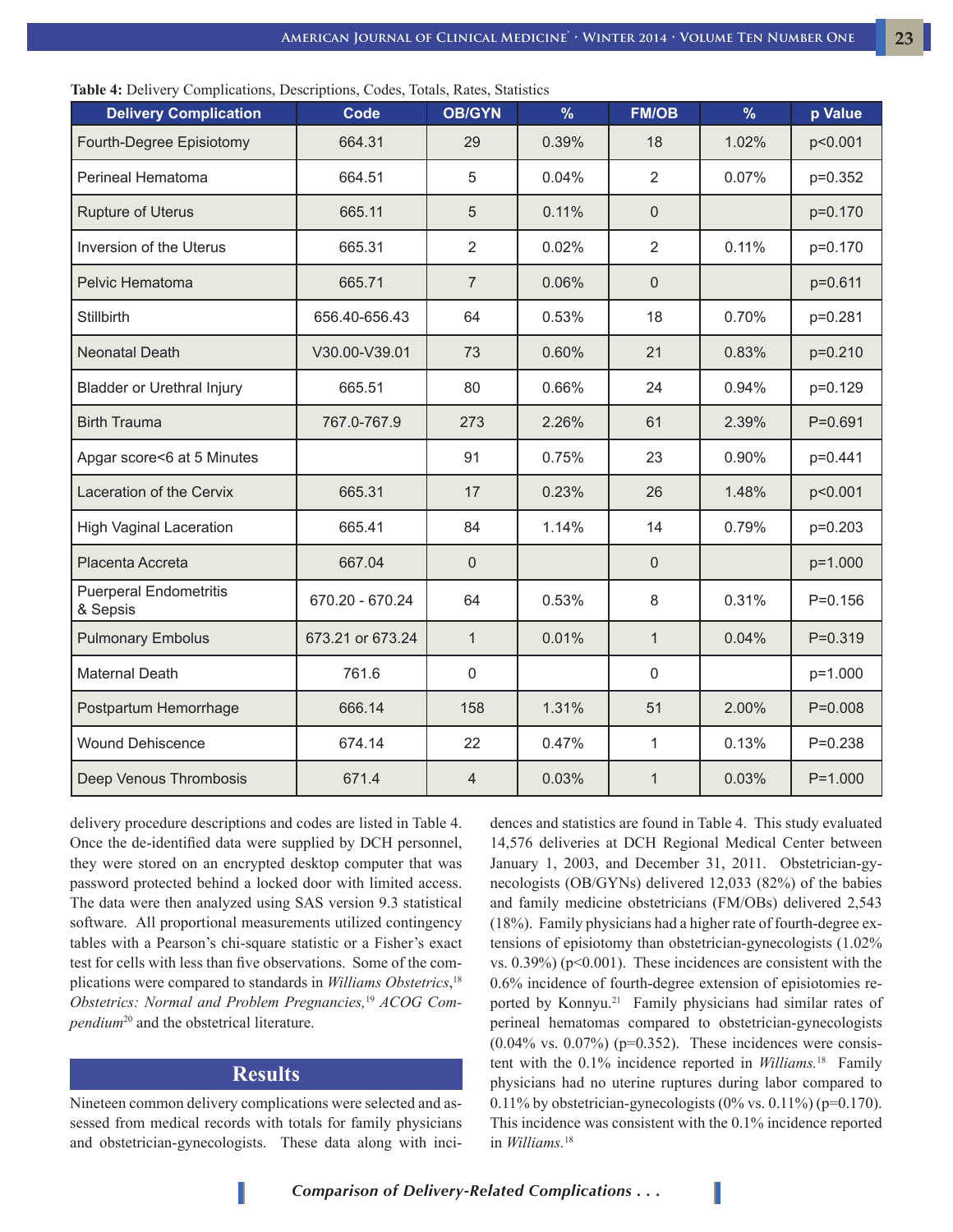Family physicians and obstetrician-gynecologists had similar rates of uterine inversion  $(0.02\% \text{ vs. } 0.11\%)$  (p=0.170). These incidences were consistent with the 0.05% incidence reported in Gabbe et al.<sup>19</sup> The rates of pelvic hematomas in both obstetriciangynecologists and family physicians were similar (0.13% vs.  $0\%$ ) (p=0.097). The incidences were consistent with the  $0.10\%$ incidence reported in *Williams.*18 Family physicians and obstetrician-gynecologists had similar rates of stillbirth (intrauterine fetal demise)  $(0.53\% \text{ vs. } 0.70\%)$  (p=0.281). These incidences are consistent with the 0.62% incidence reported in *ACOG*. 20 Obstetrician-gynecologists and family physicians had similar rates of neonatal death  $(0.60\% \text{ vs. } 0.83\%)$  (p=0.210). These incidences are both higher than the 0.48% incidence reported in *Williams.*18 Family physicians and obstetrician-gynecologists had similar rates of urinary bladder or urethral injury (0.66% vs. 0.94%) (p=0.129). Both obstetrician-gynecologists and family physicians had similar rates of birth trauma to the baby (2.26% vs. 2.39%) (p=0.691). These incidences are consistent with the 2.59% incidence of birth trauma reported by Moczygemba.<sup>22</sup>

Family physicians and obstetrician-gynecologists had similar rates of Apgar scores less than 6 at 5 minutes (0.75% vs. 0.90%) (p=0.441). Family physicians had higher rates of lacerations of the cervix than obstetrician-gynecologists (1.48% vs. 0.23%) (p<0.001). The rates of high vaginal lacerations were similar in obstetrician-gynecologists and family physicians (1.14% vs. 0.79%) (p=0.203). Obstetrician-gynecologists and family physicians had similar rates of pulmonary emboli (0.01% vs.  $0.04\%$ ) ( $p=0.319$ ). These incidences are consistent with the incidence of 0.02% reported in *Williams.*18 No cases of placenta accreta were reported in either group. Obstetrician-gynecologists and family physicians had similar rates of puerperal endometritis and sepsis  $(0.53\% \text{ vs. } 0.31\%)$  (p=0.156). No cases of maternal death were reported in either group (p=1.000). The incidence of maternal death in *Williams*18 is 0.008%*.*

Obstetrician-gynecologists and family physicians had similar rates of wound dehiscence  $(0.47\% \text{ vs. } 0.13\%)$  (p=0.238). This is consistent with the incidence of wound dehiscence reported in *Williams*<sup>18</sup> of 0.3%. Family physicians had higher rates of postpartum hemorrhage than obstetrician-gynecologists  $(2.00\% \text{ vs. } 1.31\%)$  (p=0.008). This is lower than the incidence of postpartum hemorrhage reported by *Williams*18 of 5%. The incidence of deep venous thrombosis was the same for obstetrician-gynecologists and family physicians (0.03% vs. 0.03%) (p=1.000). The incidence of deep venous thrombosis reported in *Williams*18 is 0.45%.

## **Discussion**

This study demonstrates that obstetrician-gynecologists and family medicine obstetricians have comparable rates of uterine rupture during labor, uterine inversion, pelvic hematomas, stillbirths, neonatal deaths, babies with Apgar scores less than 6 at 5 minutes, pulmonary emboli, placenta accrete, maternal deaths, vulvar and vaginal hematomas, urinary bladder or urethral injuries and birth trauma to the baby. Family medicine obstetricians had more fourth-degree extensions of episiotomies, lacerations of the cervix and postpartum hemorrhage. Complications in the hospital system may be assigned to other specialties, such as birth trauma to the baby is assigned and coded to the admitting pediatrician or neonatologist.

These data suggest that family medicine obstetricians provide adequate obstetrical care. These physicians can work independently without obstetrician-gynecologist backup as they often provide care in rural, underserved areas. They are able to provide high-risk obstetrical care as listed in the high-risk categories in this paper. In response to the paper by Rayburn,<sup>23</sup> family medicine obstetricians can help meet the current deficit of obstetric providers in this country with good outcomes. Family medicine physicians practicing obstetrics help the maldistribution of obstetric providers as they often practice in rural, underserved areas of the country, where obstetrician-gynecologists seldom practice.

*Potential Financial Conflicts of Interest: By AJCM*® *policy, all authors are required to disclose any and all commercial, financial, and other relationships in any way related to the subject of this article that might create any potential conflict of interest. The authors have stated that no such relationships exist.*

*Daniel M. Avery, Jr, MD, is Professor and Chair of OB/GYN and Professor and Division Chief of Pathology at the University of Alabama School of Medicine in Tuscaloosa, AL.*

*Shelley Waits, MD, is a Fellow of University of Alabama Family Medicine Obstetrics Fellowship Program in Tuscaloosa, AL.*

*Jason M. Parton, PhD, is a statistician for the University of Alabama in Tuscaloosa, AL.* 

#### **References**

- 1. Caetano DF. The Relationship of Medical Specialization (Obstetricians and General Practitioners) to Complications in Pregnancy and Delivery, Birth Injury, and Malformation. *Am J Obstet Gynecol.* 1975;123(3):221-27.
- 2. Nicholson HM. Risk Adjustment in Maternity Care: The Use of Indirect Standardization. *Int J Womens Health.* 2010;2:255-262.
- 3. Franke L, Jackson EA, Vsilenko P. Management of Gestational Diabetes by Family Physicians and Obstetricians. *J Fam Pract.* 1996 Oct;43:383-88.
- 4. Rosenthal TC, Holden DM, Woodward W. Primary Care Obstetrics in Rural Western New York. A Multi-Center Case Review. *N Y State J Med.* 1990;90:537-540.
- 5. Kirke AB. How Safe is GP Obstetrics? An Assessment of Antenatal Risk Factors and Perinatal Outcomes in One Rural Practice. *Rural Remote Health.* 2010;10:1545 (Online).
- 6. Hueston WJ. Variations Between Family Physicians and Obstetricians in the Evaluation and Treatment of Preterm Labor. *J Fam Pract.* 1997;45:336-340.
- 7. Deutchman ME, Sills D, Connor PD: Perinatal Outcomes. A Comparison Between Family Physicians and Obstetricians. *J Am Board Fam Pract*  1995;8(6):440-7.l.
- 8. Deutchman M, Connor P, Gobbo R. Outcomes of Cesarean Sections Performed by Family Physicians and The Training They Received: A 15- Year Study. *J Am Board Fam Pract.* 1995;8:81-90.

*Comparison of Delivery-Related Complications . . .*